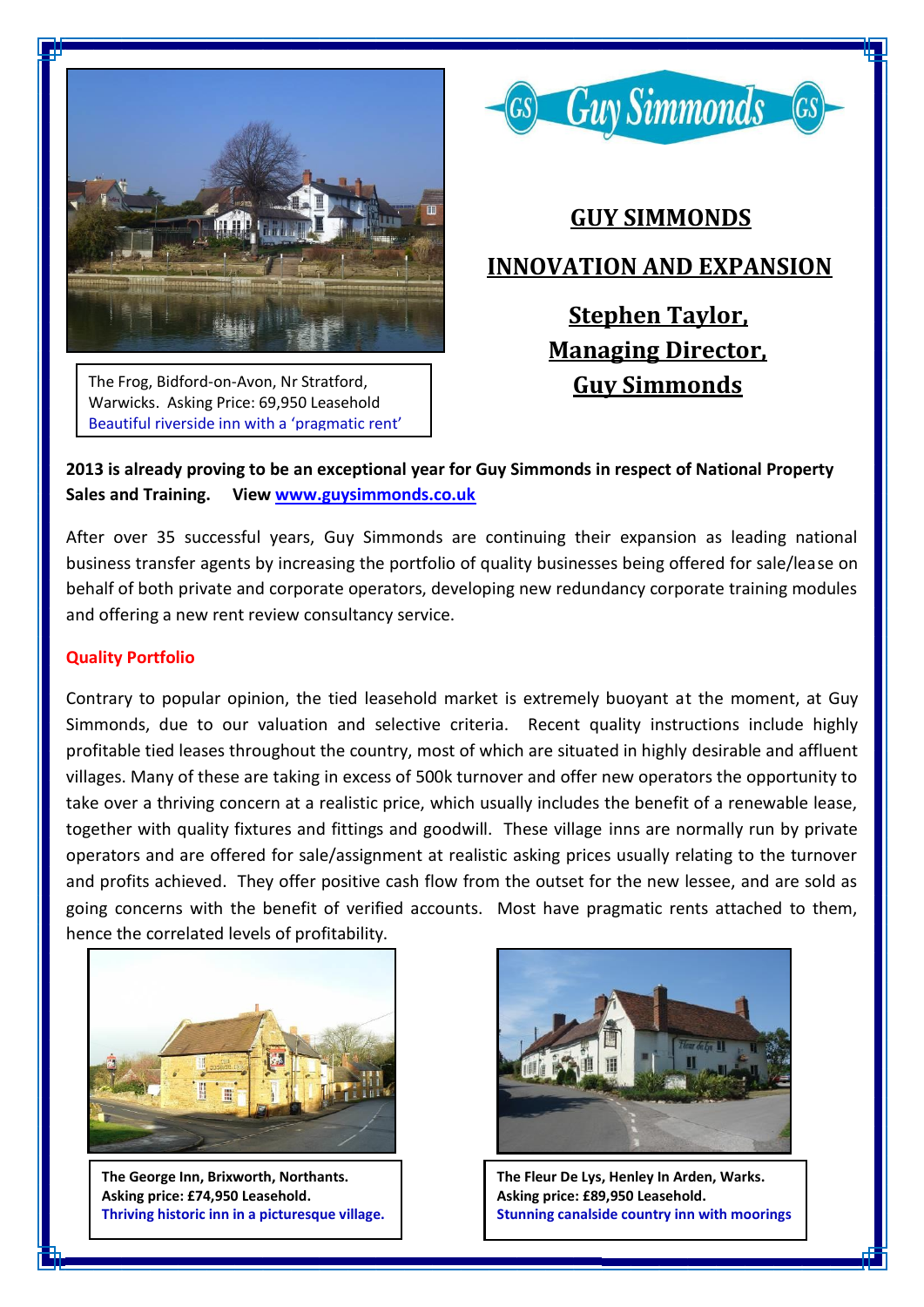Guy Simmonds have also recently expanded into consultancy with regards to rent reviews, which complements our core business as national agents and running our own award-winning training. There are still too many over rented pubs, failing or languishing for sale on agents/Pubco websites and the sooner this changes the better for all parties. Rent levels must be set a sustainable level in this highly challenging economic climate, whereby the operator/publican has the genuine opportunity to achieve a fair reward commensurate to his level of investment, commitment and sheer hard work.

The **freehold market** at Guy Simmonds is also much improved over the past couple of years and 2013 is extremely busy with increased viewings, culminating in a 20% increase in offers, compared with the corresponding quarter of last year. Again 'Cash is King' due to the strict parameters of the lending institutions. We are pleased to report that shrewd vendors price expectations are now correlating with those of our savvy cash rich purchasers, and consequently deals throughout the whole price spectrum are taking place, from £200,000 - £1.5m.

### **Free-of-Tie Leases**

We also specialise in creating new FREE OF TIE leases on behalf of our retiring freehold vendor clients, private and corporate investors. We advise upon setting the rental at a sustainable level, correlating to turnover/profits achieved, substantiated by the verified accounts. We then find a suitable purchaser/lessee for the business, and remain on hand to advise our clients throughout the term. Many of our purchasers are cash buyers and uniquely emanate from our own award-winning training course.



**The Keepers Arms, Trotton, West Sussex. Asking Price: £95,000 Free-of-Tie Lease (also available freehold). Attractive inn in a desirable village.**

#### **Tenancies**



**The Plough, Appleton, Abingdon, Oxfordshire. Estimated ingoings circa £15,000 Desirable inn in an affluent village.**

For those purchasing clients who have limited capital seeking low cost entry/first 'rung of the ladder' into the trade, we are offering the opportunity of taking a traditional tenancy. To this effect we have recently been instructed to offer over 250 tenancies, many of which are offered at low rents and ingoings. The major advantage of these is that this is a cheap cost of entry, with usually no external repair obligations and no long term commitment. The disadvantages include, no verified accounts, no guaranteed cashflow, and no opportunity to sell on/assign the goodwill at a profit at a future date. It could be said that it is 'horses for courses' and 'you pay your money and take your

choice'. We are also instructed as Sole Agents to offer a new exciting brewers concept, which offer an excellent level of support to the lessee and proven successful business model at realistic rental levels. For full details view our website [www.guysimmonds.co.uk](http://www.guysimmonds.co.uk/)